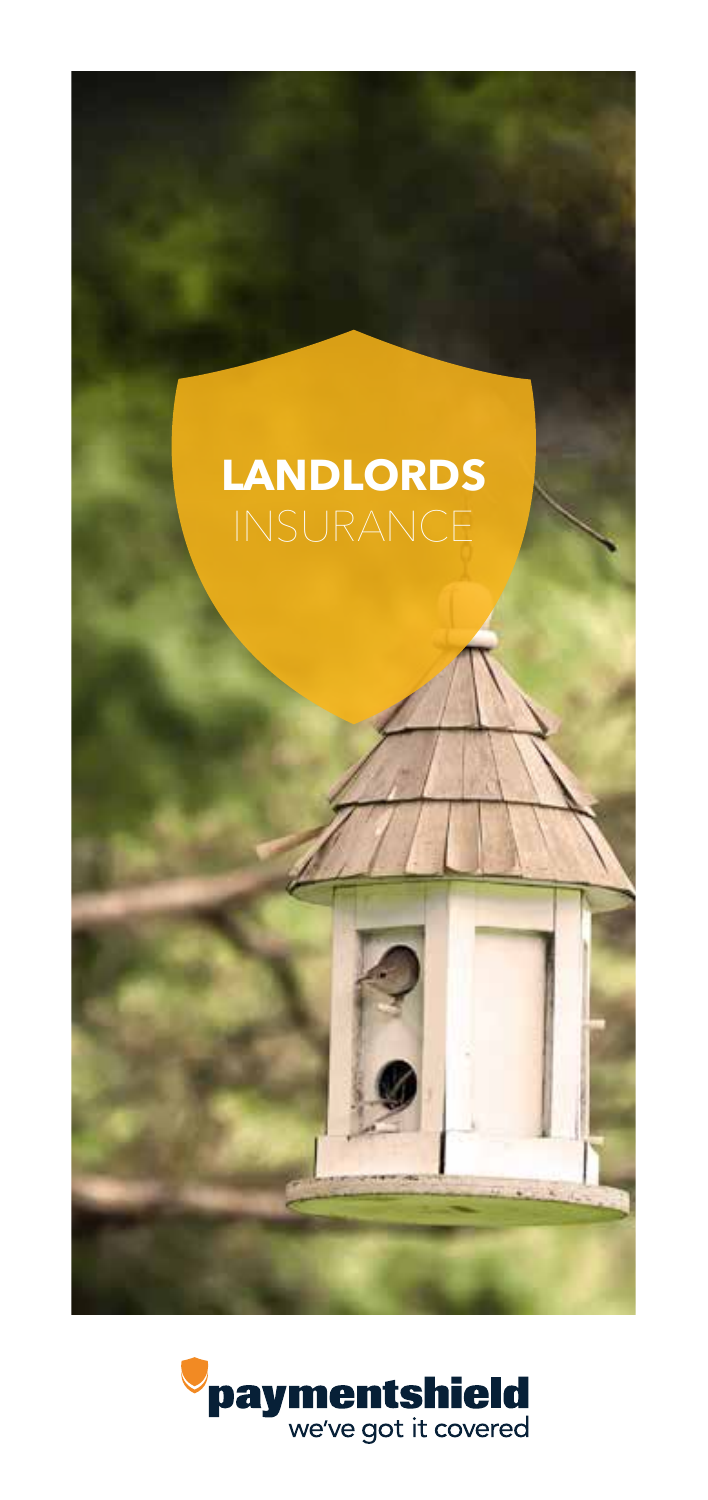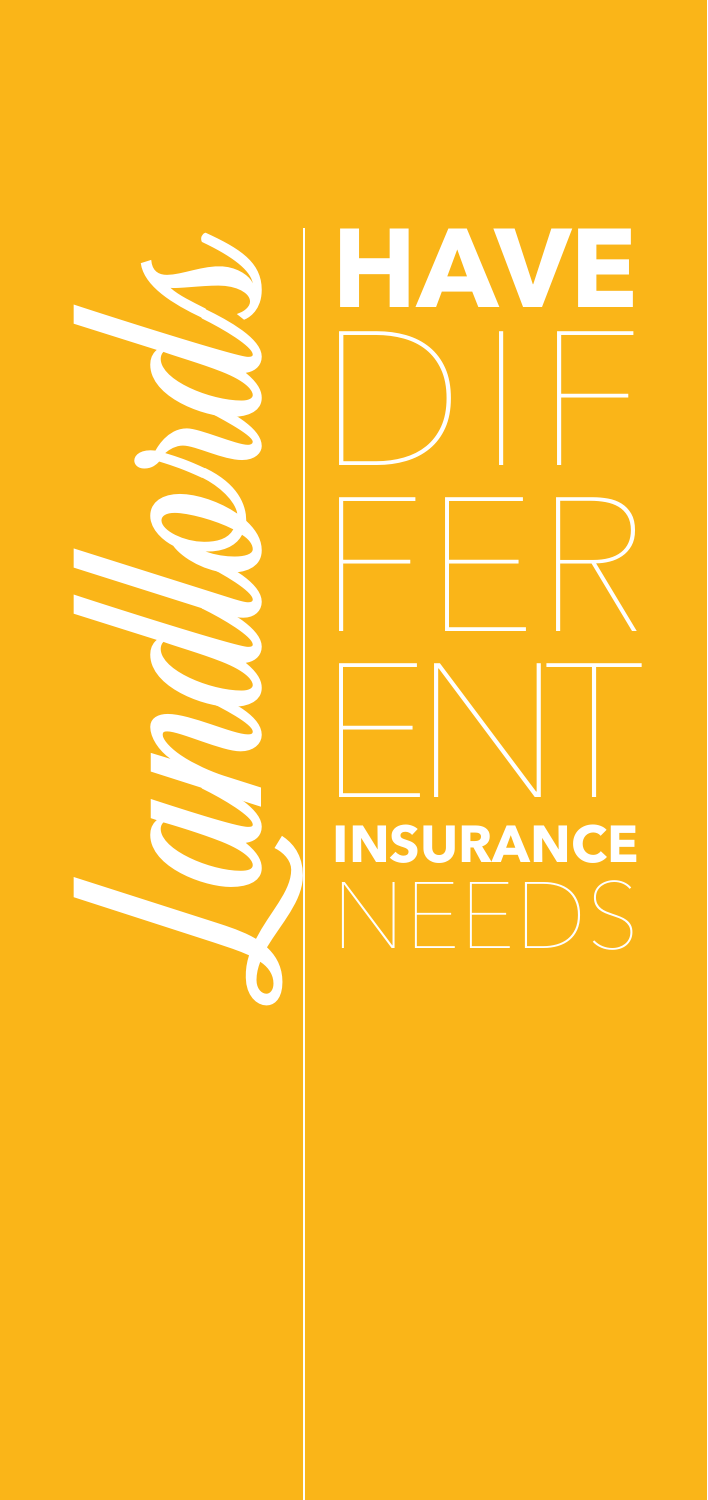# **THE RIGHT**  INSURANCE FOR YOU

Rental properties can be a great source of income, but unless you're properly protected, you could be left severely out of pocket. That's why choosing the right insurance product is so important.

### **SO, WHAT'S THE DIFFERENCE?**

Our Landlord's Insurance goes much further than regular home insurance, covering many of the extra risks that come with renting out your property.

# **GIVING YOU** PLENTY OF CHOICE

You can protect your rental property, inside and out, whether it's big or small, with a range of options that let you decide how and what you pay for.

**CHOOSE YOUR EXCESS AMOUNT**

**CHOOSE YOUR PAYMENT FREQUENCY**

**CHOOSE YOUR ADDITIONAL COVER**



#### **WE WANT TO LET YOU KNOW**

1 Like most insurance policies an excess applies. For example, your chosen excess will apply to all claims except escape of water or oil where a £250 excess applies, or your chosen excess if it's higher. Claims for subsidence will be subject to a £1,000 excess.

2If you choose to pay monthly a charge for credit will apply.

3Certain covers will be excluded after the property is unoccupied for more than 90 days, such as theft or attempted theft. Some risks will be subject to a higher excess after 45 days unoccupancy, such as malicious damage or vandalism.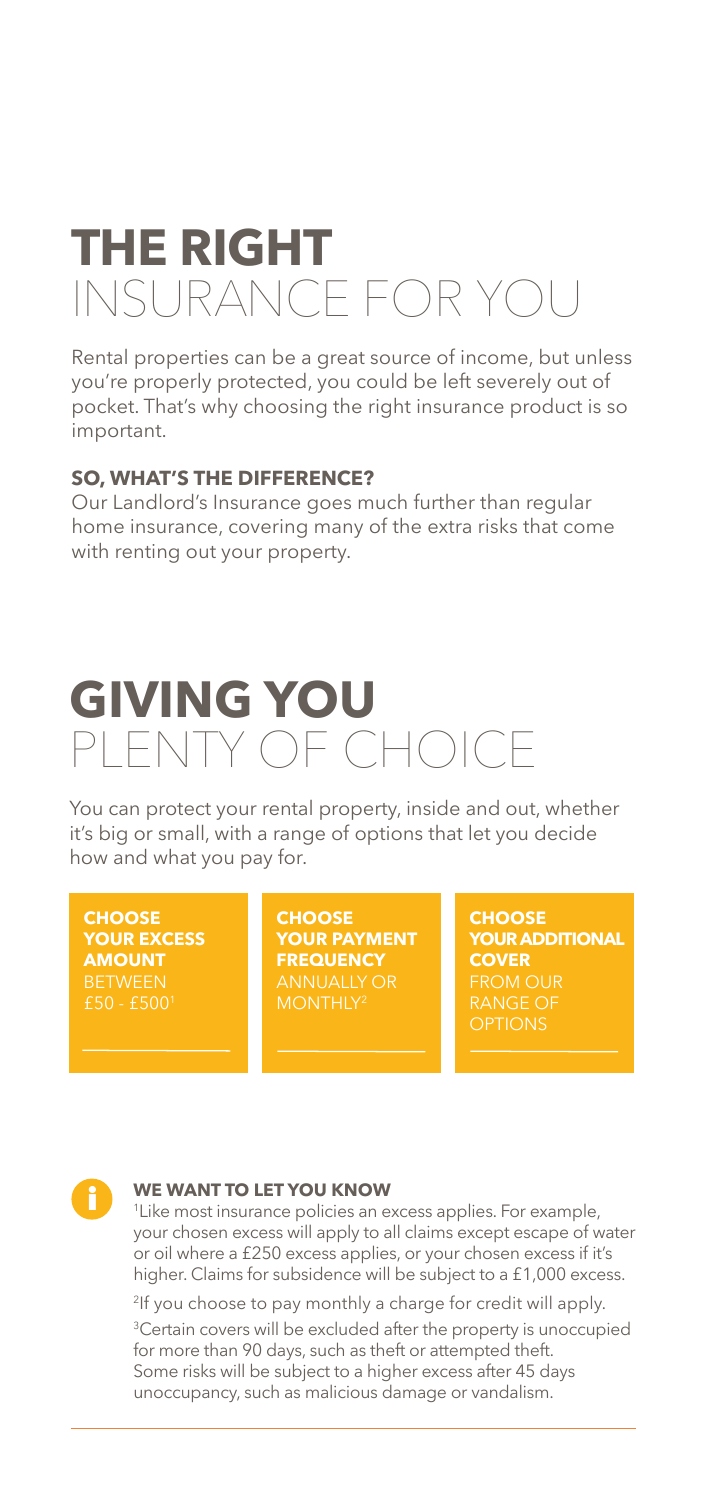# **GETTING THE RIGHT**  POLICY FOR YOU

### **BUILDINGS INSURANCE**

When you take out a mortgage, your lender usually insists on buildings insurance to protect the structure of the property. But, with our product you get more than just a requirement, as we can help with things like finding alternative accommodation for your tenants if damage to your property leaves it unfit to live in.

### **BUILDINGS AND CONTENTS INSURANCE**

Our Buildings and Contents Insurance protects fixtures and fittings as well as household items such as curtains, blinds, carpets and kitchen goods. Plus, we replace items on a new for old basis where they can't be economically repaired.

| <b>BUILDINGS INSURANCE</b>                                                                                  |  |
|-------------------------------------------------------------------------------------------------------------|--|
| Up to £1 million of buildings cover                                                                         |  |
| Up to 20% sum insured for lost rent, ground rent<br>and alternative accommodation for tenants               |  |
| Buildings cover for all standard risks even if the<br>property is unoccupied for up to 90 days <sup>3</sup> |  |
| Up to £5,000 for trace and access                                                                           |  |
|                                                                                                             |  |
| <b>CONTENTS INSURANCE</b>                                                                                   |  |
| Options of £10,000, £20,000, £30,000, £40,000<br>and £50,000 contents cover available                       |  |
| Full cover for all standard risks even if the property<br>is unoccupied for up to 90 days <sup>3</sup>      |  |



#### **SOMETHING ELSE YOU NEED TO KNOW**

Our Landlord's Insurance is designed to cover unforeseen events, but it doesn't cover every eventuality. For example, you're not covered for theft unless by forcible and violent entry, other than by a tenant lawfully in the property.

You can find a full list of features, benefits, exclusions and limitations in our *Policy Booklet* available from www.paymentshield.co.uk/policyholders.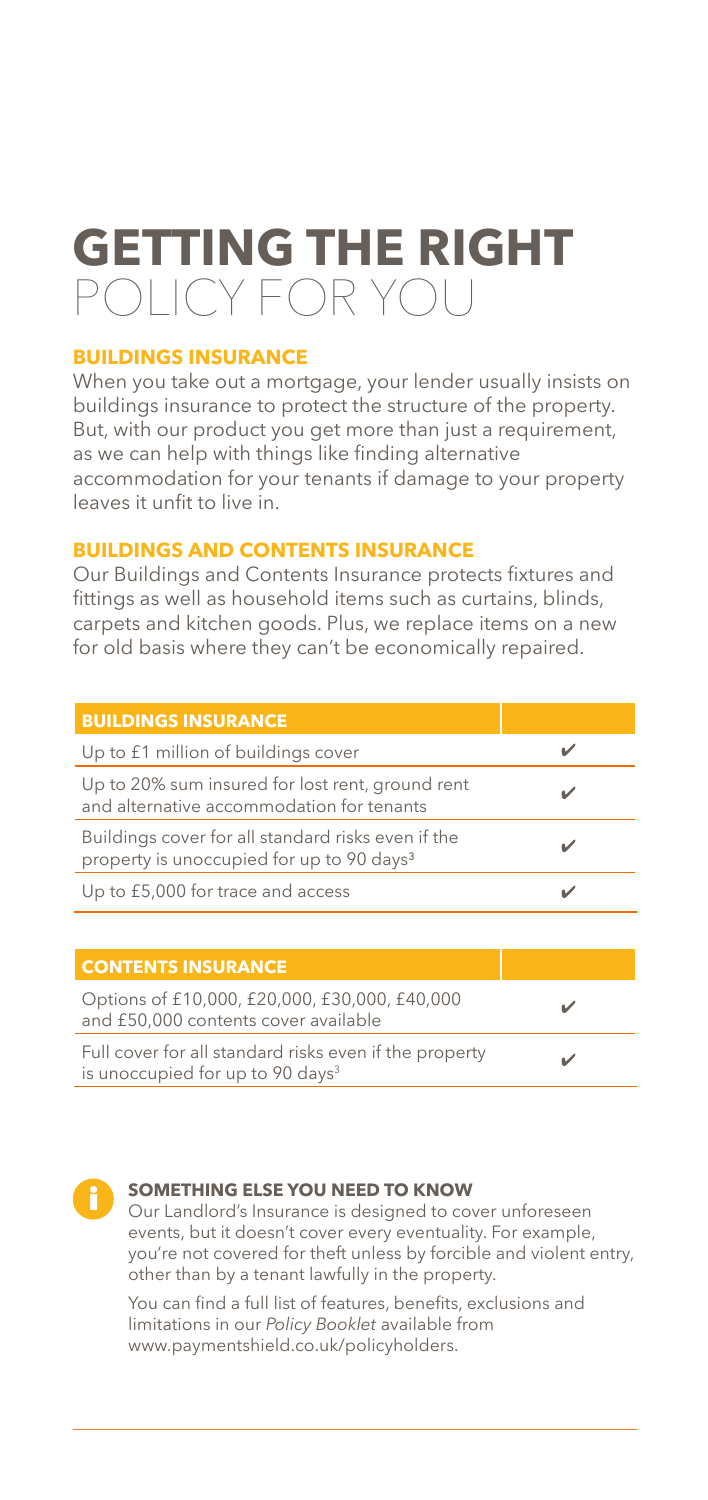**IT MIGHT NOT BE WHERE YOU'RE NESTING,**  BUT IT STILL NEEDS PROTECTING